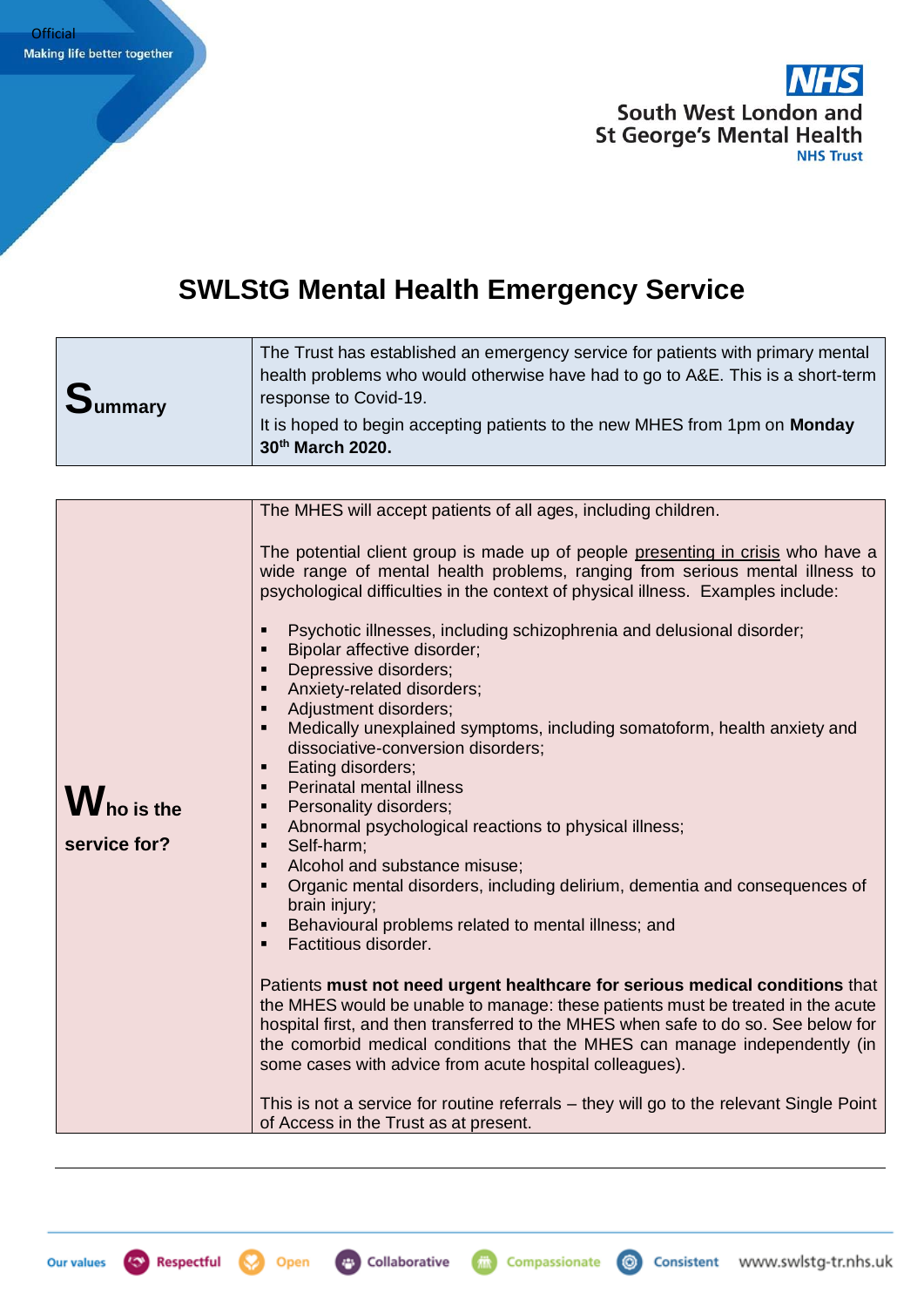

## **SWLStG Mental Health Emergency Service**

| eferral route | Patients cannot self-present at the MHES. They must first be screened in one of<br>two ways (chiefly to ensure they do not have an urgent serious medical condition<br>that the MHES would be unable to treat):                                                                                                                                                                                                                                                                                                         |
|---------------|-------------------------------------------------------------------------------------------------------------------------------------------------------------------------------------------------------------------------------------------------------------------------------------------------------------------------------------------------------------------------------------------------------------------------------------------------------------------------------------------------------------------------|
|               | 1. If the London Ambulance Service or NHS111 is involved, they can screen<br>the patient according to their joint protocol agreed with SWLStG, and call<br>the MHES, then convey the patient there;<br>2. In all other cases, the patient, family/friends or other agency (e.g. police)<br>must first call the Trust's 24-hour screening line, and answer brief<br>screening questions to confirm that the patient can safely be treated at the<br>MHES. The screening line (MHSL) number will be communicated shortly. |
|               | Colleagues at acute hospital EDs are invited to change their processes and<br>signage so that any patients presenting to A&E with primary mental health issues<br>and no urgent serious medical condition are directed not to enter the ED, but to<br>telephone the 24-hour screening line (MHSL) instead, and then to attend the<br>MHES if advised to do so.                                                                                                                                                          |

| <b>Medical</b><br>conditions that the<br><b>MHES can safely</b><br>assess | From the first day of opening, the MHES will be able to assess patients with the<br>following comorbid medical conditions occurring alongside mental health issues:<br>Lacerations/cuts that only require steristrips<br>$\bullet$<br>Ligature injuries except those resulting from suspension/hanging<br>$\bullet$<br>Minor overdoses not requiring NAC/activated charcoal etc.<br>$\bullet$<br>Intoxication, provided the patient can weight-bear and has no head injury<br>$\bullet$<br>Asthma, unless severe<br>$\bullet$<br>COPD or other respiratory conditions, unless severe or requiring oxygen<br>$\bullet$<br>Dehydration not requiring intravenous fluids<br>$\bullet$<br>Infections treatable with oral antibiotics<br>$\bullet$<br>Covid-19, meeting acute hospital criteria for discharge<br>$\bullet$<br>Mild oversedation<br>$\bullet$<br>Mild non-cardiac chest pain<br>$\bullet$<br>Mild clozapine-induced neutropenia (but not agranulocytosis)<br>$\bullet$<br>Once additional staff training has been completed, it aims to be able to manage<br>the following range of conditions:<br>Lacerations requiring suturing<br>$\bullet$<br>Overdoses requiring NAC/activated charcoal etc.<br>$\bullet$<br>Dehydration requiring intravenous fluids<br>$\bullet$<br>Lithium or clozapine toxicity, unless severe (e.g. requiring haemodialysis)<br>$\bullet$<br>Intermittent seizures (i.e. not status epilepticus)<br>$\bullet$ |
|---------------------------------------------------------------------------|---------------------------------------------------------------------------------------------------------------------------------------------------------------------------------------------------------------------------------------------------------------------------------------------------------------------------------------------------------------------------------------------------------------------------------------------------------------------------------------------------------------------------------------------------------------------------------------------------------------------------------------------------------------------------------------------------------------------------------------------------------------------------------------------------------------------------------------------------------------------------------------------------------------------------------------------------------------------------------------------------------------------------------------------------------------------------------------------------------------------------------------------------------------------------------------------------------------------------------------------------------------------------------------------------------------------------------------------------------------------------------------------------------------------------------------------------|



Open